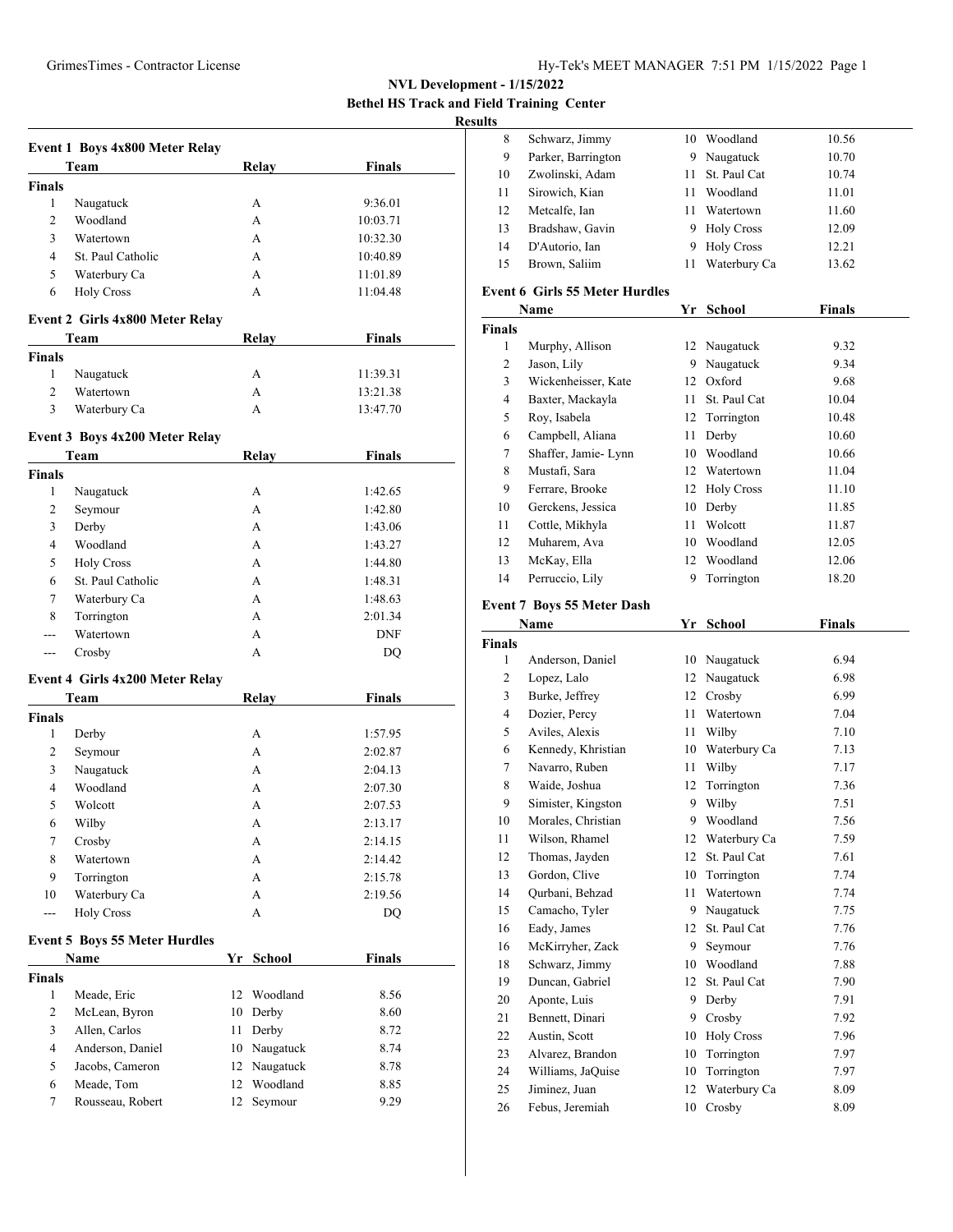**Bethel HS Track and Field Training Center**

#### **Results**

|               | Finals  (Event 7 Boys 55 Meter Dash) |    |                   |               |
|---------------|--------------------------------------|----|-------------------|---------------|
|               | Name                                 | Yr | <b>School</b>     | <b>Finals</b> |
| 27            | Parker, Zynda                        | 9  | Wolcott           | 8.11          |
| 28            | Brown, Oterrio                       | 9. | Derby             | 8.16          |
| 29            | Joseph, Marc                         | 11 | Watertown         | 8.17          |
| 30            | Rivera, Ayden                        | 9  | St. Paul Cat      | 8.26          |
| 31            | Hummel, Nicolas                      |    | 10 Woodland       | 8.27          |
| 32            | Dunbar, Kyron                        |    | 12 Crosby         | 8.28          |
| 33            | Ilunga, Henock                       |    | 12 Holy Cross     | 8.36          |
| 34            | Lombardi, Michael                    |    | 10 Holy Cross     | 8.44          |
| 35            | Albino, Mark                         | 9  | Watertown         | 8.47          |
| 36            | Rotella, Jason                       | 11 | Waterbury Ca      | 8.59          |
| 37            | D'Autorio, Ian                       | 9  | <b>Holy Cross</b> | 8.86          |
| 38            | Ottowell, dj                         | 10 | Naugatuck         | 9.64          |
|               | <b>Event 8 Girls 55 Meter Dash</b>   |    |                   |               |
|               | Name                                 |    | Yr School         | Finals        |
| <b>Finals</b> |                                      |    |                   |               |
| 1             | Dauti, Besiana                       |    | 9 Watertown       | 7.73          |
| 2             | Wickenheisser, Kate                  |    | 12 Oxford         | 7.80          |
| 3             | Jason, Lily                          |    | 9 Naugatuck       | 7.88          |
| 4             | Alagno, Kaitlyn                      |    | 10 Holy Cross     | 8.09          |
| 5             | Hannon, Mallory                      |    | 9 Watertown       | 8.13          |
| 6             | Campbell, Aliana                     | 11 | Derby             | 8.26          |
| 7             | Chelsea, Allen                       | 10 | Wolcott           | 8.26          |
| 8             | Allen, Candices                      | 9  |                   | 8.29          |
|               |                                      |    | Crosby            |               |
| 9             | Bryan, Ziera                         | 11 | Crosby            | 8.32          |
| 10            | Liburd, Hollisa                      | 11 | Torrington        | 8.37          |
| 11            | Bayonne, Zahra                       | 10 | Naugatuck         | 8.40          |
| 12            | Byrnes, Raeanna                      | 11 | <b>Holy Cross</b> | 8.41          |
| 13            | Bennett, Shantavia                   | 9  | <b>Holy Cross</b> | 8.42          |
| 14            | Baxter, Mackayla                     | 11 | St. Paul Cat      | 8.55          |
| 15            | Kennedy, Jocelyn                     | 10 | St. Paul Cat      | 8.63          |
| 16            | Parker, Mahogony                     |    | 9 Wilby           | 8.75          |
| 17            | Lamar, Shantasia                     | 12 | Waterbury Ca      | 8.79          |
| 18            | Sadiku, Alisa                        | 10 | Watertown         | 8.80          |
| 19            | Ragaini, Angela                      | 10 | St. Paul Cat      | 8.81          |
| 20            | Testone, Kylie                       | 9  | Seymour           | 8.81          |
| 21            | Smith, Symphony                      | 9  | Wilby             | 9.04          |
| 22            | McMahon, Mariah                      |    | 10 Wilby          | 9.11          |
| 23            | Berrios, Abby                        | 9  | Crosby            | 9.11          |
| 24            | McMahon, Michaela                    | 10 | Wilby             | 9.13          |
| 25            | Dunn, Molly                          | 10 | <b>Holy Cross</b> | 9.23          |
| 26            | Quadrato, Emma                       | 9  | Watertown         | 9.29          |
| 27            | Cisneros, Linda                      | 9  | Wilby             | 9.31          |
| 28            | Ortiz, Alexsandria                   | 10 | Waterbury Ca      | 9.34          |
| 29            | Leonard, Ruby                        | 10 | Torrington        | 9.35          |
| 30            | Barillas-Ramirez, Nancy              | 10 | Derby             | 9.40          |
| 31            | Nguyen, Danthy                       | 11 | Derby             | 9.45          |
| 32            | Allen, Kaitlyn                       | 10 | Torrington        | 9.45          |
| 33            | Evans, Rainn                         | 9  | Wilby             | 9.47          |
| 34            | Ferrare, Cailyn                      | 9  | Woodland          | 9.49          |
| 35            | Torres, Julissa                      | 9. | Wolcott           | 9.58          |
| 36            | Montaque, Morandah                   | 10 | Waterbury Ca      | 9.59          |
| 37            | Hernandez, Jordyn                    | 9  | Woodland          | 9.67          |
| 38            | Cogovan, Chloe                       | 11 | Waterbury Ca      | 10.31         |

|                | <b>Event 9 Boys 1000 Meter Run</b> |    |                   |               |
|----------------|------------------------------------|----|-------------------|---------------|
|                | Name                               |    | Yr School         | Finals        |
| <b>Finals</b>  |                                    |    |                   |               |
| 1              | Malave, Christian                  | 12 | Ansonia           | 2:42.85       |
| 2              | Nofri, Matt                        |    | 12 Naugatuck      | 2:47.52       |
| 3              | Hasipi, Shayne                     | 11 | Naugatuck         | 2:51.42       |
| 4              | Swercewski, Nathan                 |    | 12 Woodland       | 2:56.48       |
| 5              | Alam, Fhasal                       | 11 | Torrington        | 2:57.55       |
| 6              | Khanthaphixay, Sonny               |    | 10 Derby          | 3:07.10       |
| 7              | Warren, Trevor                     |    | 12 Holy Cross     | 3:07.25       |
| 8              | Creter, Mattingly                  |    | 11 Watertown      | 3:08.31       |
| 9              | Girgasky, Garrett                  |    | 12 Holy Cross     | 3:13.08       |
| 10             | Hernandez, Elliott                 |    | 10 Wilby          | 3:19.80       |
| 11             | Dalton, Eddie                      |    | 9 Naugatuck       | 3:20.70       |
| 12             | Spooner, Scott                     |    | 9 Torrington      | 3:23.97       |
| 13             | Stevens, Christopher               |    | 12 Torrington     | 3:27.49       |
| 14             | Wagner, Matthew                    |    | 10 Wolcott        | 3:29.65       |
| 15             | Conklin, Aiden                     |    | 10 St. Paul Cat   | 3:33.12       |
| 16             | Wyszkowski, Gabe                   |    | 10 Derby          | 3:36.91       |
| 17             | Vaichus, Peter                     |    | 12 Waterbury Ca   | 3:37.12       |
| 18             | Reeves, Newman                     |    | 10 Waterbury Ca   | 3:42.05       |
| 19             | Gallino, Bryan                     |    | 9 Holy Cross      | 3:45.51       |
| 20             | Jones, Zachary                     |    | 10 Seymour        | 3:54.78       |
| 21             | Cogovan, Ryan                      |    | 9 Waterbury Ca    | 3:56.02       |
| 22             | Poole, Mark                        | 9  | St. Paul Cat      | 3:57.18       |
| 23             | Izquierdo, Mason                   | 9. | Derby             | 4:19.55       |
| 24             | Tupkusic, Dalmir                   | 12 | Wolcott           | 4:54.76       |
|                |                                    |    |                   |               |
|                | Event 10 Girls 1000 Meter Run      |    |                   |               |
|                | Name                               | Yr | School            | <b>Finals</b> |
| Finals         |                                    |    |                   |               |
| 1              | Sonski, Lauren                     | 11 | Naugatuck         | 3:18.85       |
| 2              | Kropo, Julia                       |    | 12 Naugatuck      | 3:21.89       |
| 3              | Silkoff, Cassandra                 |    | 9 Derby           | 3:24.18       |
| 4              | Eshoo, Olivia                      |    | 12 Watertown      | 3:30.03       |
| 5              | Walsh, Ryann                       | 9  | Watertown         | 3:31.50       |
| 6              | Adams, Kayla                       | 9  | Derby             | 3:33.82       |
| 7              | Khouri, Lillian                    |    | 9 Watertown       | 3:35.64       |
| 8              | Miller, Aurora                     |    | 10 Holy Cross     | 3:56.92       |
| 9              | Ferrare, Brooke                    | 12 | <b>Holy Cross</b> | 3:59.37       |
| 10             | Miko, Lily                         | 9  | Woodland          | 4:01.28       |
| 11             | Hartshorn, Emma                    | 9  | Seymour           | 4:02.64       |
| 12             | Hamer, Gabrielle                   | 11 | Waterbury Ca      | 4:09.02       |
|                | Event 11 Boys 600 Meter Run        |    |                   |               |
|                | Name                               | Yr | <b>School</b>     | <b>Finals</b> |
| <b>Finals</b>  |                                    |    |                   |               |
| $\mathbf{1}$   | Malave, Christian                  | 12 | Ansonia           | 1:29.60       |
| $\mathfrak{2}$ | Lopez, Lalo                        | 12 | Naugatuck         | 1:30.32       |
| 3              | McCasland, Zachary                 | 10 | Naugatuck         | 1:31.93       |
| 4              | Farr, Alex                         | 11 | Woodland          | 1:34.63       |
| 5              | Trowers, Taylor                    | 12 | Naugatuck         | 1:34.95       |
| 6              | Cole, Alex                         | 11 | Watertown         | 1:34.96       |
| 7              | Lang, Tyler                        | 11 | Seymour           | 1:38.80       |
| 8              | Verrelli, Cole                     | 12 | Woodland          | 1:40.04       |
|                |                                    |    |                   |               |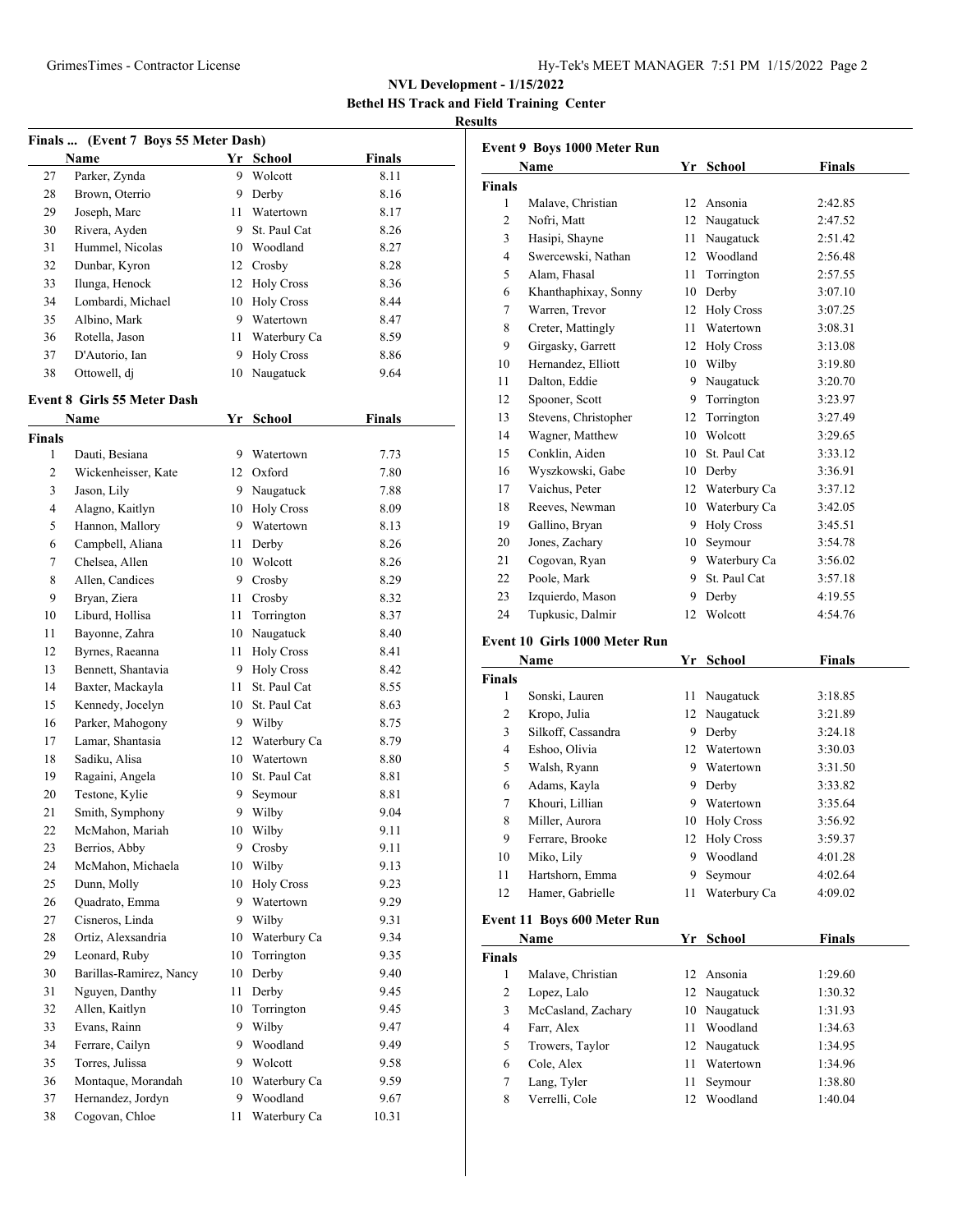**Bethel HS Track and Field Training Center Results**

| Finals  (Event 11 Boys 600 Meter Run) |                          |    |                   |               |  |
|---------------------------------------|--------------------------|----|-------------------|---------------|--|
|                                       | Name                     | Yr | School            | <b>Finals</b> |  |
| 9                                     | Vasquez, Ian             | 11 | Watertown         | 1:40.97       |  |
| 10                                    | Martinez, Alexander      | 11 | Waterbury Ca      | 1:42.85       |  |
| 11                                    | Dattilo, Ryan            | 11 | <b>Holy Cross</b> | 1:43.66       |  |
| 12                                    | Regan, Alex              | 12 | <b>Holy Cross</b> | 1:53.05       |  |
| 13                                    | Donnelly, Michael        | 9  | <b>Holy Cross</b> | 1:53.28       |  |
| 14                                    | Williams, Jordan         | 10 | Derby             | 1:54.22       |  |
| 15                                    | Gonzalez-Susana, Derrick | 10 | Derby             | 1:54.22       |  |
| 16                                    | Hargott, Charlie         | 11 | St. Paul Cat      | 1:56.72       |  |
| 17                                    | Rotella, Jason           | 11 | Waterbury Ca      | 1:58.48       |  |
| 18                                    | Tapia, Jefferson         | 11 | Torrington        | 1:58.84       |  |
| 19                                    | Ballesteros, Lawrence    | 12 | Torrington        | 1:59.89       |  |
| 20                                    | Brown, Saliim            | 11 | Waterbury Ca      | 2:01.70       |  |
| 21                                    | Morales, Jessie          | 11 | Waterbury Ca      | 2:10.71       |  |
| 22                                    | NaScimento, Nicholas     |    | 10 Torrington     | 2:14.66       |  |

#### **Event 12 Girls 600 Meter Run**

| Name                  | Yr            | School            | <b>Finals</b> |  |
|-----------------------|---------------|-------------------|---------------|--|
|                       |               |                   |               |  |
| Murphy, Allison       | 12            | Naugatuck         | 1:44.40       |  |
| Poulos, Kimberly      | 12            | Woodland          | 1:49.64       |  |
| DoNascimento, Leticia | 11            | Naugatuck         | 1:54.51       |  |
| DiStefano, Torri      | 12            | Watertown         | 1:55.29       |  |
| Byrnes, Raeanna       | 11            | <b>Holy Cross</b> | 1:58.91       |  |
| Bennett, Erica        | 12            | Wolcott           | 2:03.84       |  |
| Sharoh, Jenna         | 9             | Watertown         | 2:06.94       |  |
| Debicki, Chanel       | 9             | <b>Holy Cross</b> | 2:13.21       |  |
| Torres, Julissa       | 9             | Wolcott           | 2:17.78       |  |
| Gowkaran, Anjali      | 10            | Waterbury Ca      | 2:17.85       |  |
| Gerckens, Jessica     | 10            | Derby             | 2:18.47       |  |
| Van Dyke, Olivia      | 9             | Watertown         | 2:23.89       |  |
| Duback, Natalia       | 10            | Torrington        | 2:25.33       |  |
| Vaichus, Arielle      | 10            | Waterbury Ca      | 2:25.74       |  |
| Kelley, Kayla         | 9             | Torrington        | 2:26.50       |  |
| Hyder, Emma           | 9             | Derby             | 2:27.06       |  |
| Simpson, Skylar       | 9             | Woodland          | 2:32.50       |  |
| Glenn, Khloe          | 12            | Waterbury Ca      | 2:34.22       |  |
| Serrano, Lisa         | 10            | Waterbury Ca      | 2:38.27       |  |
|                       | <b>Finals</b> |                   |               |  |

## **Event 13 Boys 1600 Meter Run**

|                | <b>Name</b>       |    | School            | <b>Finals</b> |  |
|----------------|-------------------|----|-------------------|---------------|--|
| <b>Finals</b>  |                   |    |                   |               |  |
| 1              | Slavin, Colin     | 12 | Woodland          | 4:47.60       |  |
| 2              | Nofri, Matt       |    | 12 Naugatuck      | 4:50.93       |  |
| 3              | Hasipi, Shayne    | 11 | Naugatuck         | 4:54.91       |  |
| $\overline{4}$ | Alam, Fhasal      | 11 | Torrington        | 4:57.11       |  |
| 5              | Malave, Christian | 12 | Ansonia           | 5:02.59       |  |
| 6              | Reilly, Colin     | 12 | St. Paul Cat      | 5:03.10       |  |
| 7              | Lyles, Brendan    | 11 | Naugatuck         | 5:04.12       |  |
| 8              | Doherty, Matthew  | 10 | St. Paul Cat      | 5:13.54       |  |
| 9              | Teixeira, Joshua  | 12 | Watertown         | 5:17.93       |  |
| 10             | Izquierdo, Tyler  | 9  | Derby             | 5:28.46       |  |
| 11             | Spooner, Scott    | 9  | Torrington        | 5:51.06       |  |
| 12             | Cugliari, Patrick | 9  | <b>Holy Cross</b> | 5:54.41       |  |
| 13             | Wilson, Logan     | 12 | Torrington        | 5:55.45       |  |
|                |                   |    |                   |               |  |

| 14             | Podzunas, Edward                        | 9  | Wolcott         | 5:55.72       |
|----------------|-----------------------------------------|----|-----------------|---------------|
| 15             | Wagner, Matthew                         |    | 10 Wolcott      | 5:59.30       |
| 16             | DePaulo, Ryan                           |    | 9 Holy Cross    | 5:59.94       |
| 17             | diGiovanna, Bryce                       | 10 | Woodland        | 6:01.48       |
| 18             | Carolan, Tyler                          |    | 10 Holy Cross   | 6:13.90       |
| 19             | Creter, Sebastian                       |    | 9 Watertown     | 6:26.21       |
| 20             | Reeves, Newman                          |    | 10 Waterbury Ca | 6:31.68       |
| 21             | Rinaldi, James                          |    | 10 St. Paul Cat | 6:34.48       |
| 22             | Vaichus, Peter                          |    | 12 Waterbury Ca | 6:40.09       |
| 23             | Mustafi, Omer                           |    | 9 Watertown     | 6:44.87       |
| 24             | Jones, Zachary                          | 10 | Seymour         | 6:53.89       |
| 25             | Cogovan, Ryan                           |    | 9 Waterbury Ca  | 6:56.18       |
|                | Event 14 Girls 1600 Meter Run           |    |                 |               |
|                | Name                                    |    | Yr School       | <b>Finals</b> |
| <b>Finals</b>  |                                         |    |                 |               |
| $\mathbf{1}$   | Poulos, Chloe                           |    | 12 Woodland     | 5:40.00       |
| $\overline{c}$ | Sonski, Lauren                          | 11 | Naugatuck       | 5:52.33       |
| 3              | Dalton, Lily                            |    | 9 Naugatuck     | 6:05.30       |
| $\overline{4}$ | Cayer-McCarthy, Cayla                   | 11 | Derby           | 6:32.53       |
| 5              | O'Meara, Alexandra                      |    | 12 Wolcott      | 6:42.96       |
| 6              | Aljamal, Rana                           | 11 | Naugatuck       | 6:44.94       |
| $\tau$         | Miller, Aurora                          |    | 10 Holy Cross   | 6:52.12       |
| 8              | Berrios, Jocelyn                        | 11 | Derby           | 6:58.83       |
| 9              | Kolpa, Lana                             |    | 10 Watertown    | 7:08.80       |
| 10             | Dodge, Jamie                            |    | 12 Watertown    | 7:39.55       |
| 11             | Mattei, Christina                       |    | 9 Watertown     | 7:39.56       |
|                | <b>Event 15 Boys 1600 Sprint Medley</b> |    |                 |               |
|                | Team                                    |    | Relay           | Finals        |
| Finals         |                                         |    |                 |               |
| 1              | Woodland                                |    | А               | 4:04.18       |
| 2              | Naugatuck                               |    | A               | 4:05.65       |
| $\mathfrak{Z}$ | Watertown                               |    | А               | 4:17.12       |
| $\overline{4}$ | St. Paul Catholic                       |    | A               | 4:20.32       |
| 5              | <b>Holy Cross</b>                       |    | A               | 4:23.52       |
| 6              | Torrington                              |    | A               | 4:29.25       |
| $---$          | Derby                                   |    | А               | DQ            |
| ---            | Seymour                                 |    | A               | <b>DNS</b>    |
|                | Event 16 Girls 1600 Sprint Medley       |    |                 |               |
|                | Team                                    |    | Relay           | <b>Finals</b> |
| Finals         |                                         |    |                 |               |
| 1              | Naugatuck                               |    | A               | 4:53.80       |
| $\overline{c}$ | Watertown                               |    | A               | 5:01.77       |
| 3              | Derby                                   |    | A               | 5:06.85       |

# Torrington A 5:58.45 **Event 17 Boys 300 Meter Dash**

|              | <b>Name</b>     | Yr School    | <b>Finals</b> |  |
|--------------|-----------------|--------------|---------------|--|
| Finals       |                 |              |               |  |
| $\mathbf{I}$ | Lopez, Lalo     | 12 Naugatuck | 38.44         |  |
|              | Trowers, Taylor | 12 Naugatuck | 39.04         |  |

 Woodland A 5:11.66 Seymour A 5:17.61 Holy Cross A 5:19.00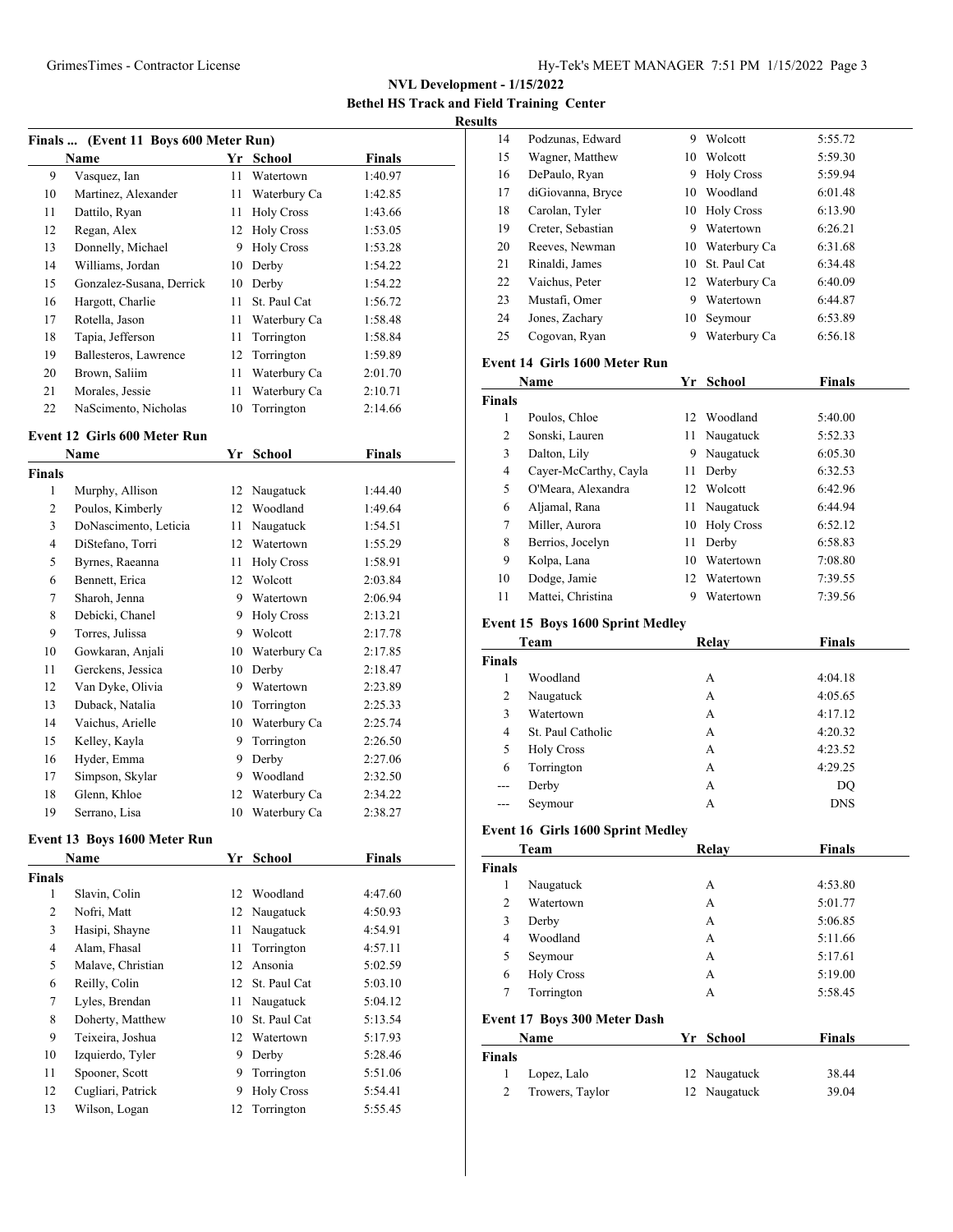**Bethel HS Track and Field Training Center**

#### **Results**

| Finals  (Event 17 Boys 300 Meter Dash) |                                      |         |                   |               |  |
|----------------------------------------|--------------------------------------|---------|-------------------|---------------|--|
|                                        | Name                                 |         | Yr School         | <b>Finals</b> |  |
| 3                                      | Burke, Jeffrey                       | 12      | Crosby            | 39.21         |  |
| 4                                      | Kennedy, Khristian                   | 10      | Waterbury Ca      | 40.54         |  |
| 5                                      | Navarro, Ruben                       | 11      | Wilby             | 40.78         |  |
| 6                                      | Aviles, Alexis                       | 11      | Wilby             | 40.78         |  |
| 7                                      | Turner, Nicholas                     | 12      | <b>Holy Cross</b> | 42.04         |  |
| 8                                      | Simister, Kingston                   |         | 9 Wilby           | 42.51         |  |
| 9                                      | Lagliva, Nathan                      | 11      | Derby             | 42.51         |  |
| 10                                     | Dunbar, Steven                       | 11      | Crosby            | 43.21         |  |
| 11                                     | Caouette, Derek                      |         | 9 Holy Cross      | 43.38         |  |
| 12                                     | Zwolinski, Adam                      | 11      | St. Paul Cat      | 43.39         |  |
| 13                                     | McKirryher, Zack                     |         | 9 Seymour         | 43.48         |  |
| 14                                     | Giusto, Dylan                        |         | 11 Watertown      | 43.97         |  |
| 15                                     | Wilson, Rhamel                       |         | 12 Waterbury Ca   | 44.39         |  |
| 16                                     | Waide, Joshua                        |         | 12 Torrington     | 44.48         |  |
| 17                                     | Morales, Christian                   | 9       | Woodland          | 44.70         |  |
| 18                                     | Martinez, Aydan                      |         | 9 Derby           | 44.76         |  |
| 19                                     | Jiminez, Juan                        |         | 12 Waterbury Ca   | 45.52         |  |
| 20                                     | Hammond, Max                         |         | 10 Naugatuck      | 45.56         |  |
| 21                                     | Gordon, Clive                        |         | 10 Torrington     | 46.59         |  |
| 22                                     | Im, Reagan                           | 11      | Wilby             | 46.89         |  |
| 23                                     | Rivera, Ayden                        |         | 9 St. Paul Cat    | 47.05         |  |
| 24                                     | Vescera, Gary                        |         | 9 Holy Cross      | 47.09         |  |
| 25                                     | Bond. Marcos                         |         | 9 Derby           | 47.09         |  |
| 26                                     | Febus, Jeremiah                      |         | 10 Crosby         |               |  |
| 27                                     | Ballesteros, Lawrence                |         |                   | 47.55         |  |
|                                        |                                      | 12<br>9 | Torrington        | 49.14         |  |
| 28                                     | Gowell, Harrison                     |         | Watertown         | 50.47         |  |
| 29                                     | Hummel, Nicolas                      | 10      | Woodland          | 51.41         |  |
|                                        | <b>Event 18 Girls 300 Meter Dash</b> |         |                   |               |  |
|                                        | Name                                 |         | Yr School         | <b>Finals</b> |  |
| <b>Finals</b>                          |                                      |         |                   |               |  |
| 1                                      | Murphy, Allison                      |         | 12 Naugatuck      | 43.44         |  |
| 2                                      | Wickenheisser, Kate                  |         | 12 Oxford         | 44.85         |  |
| 3                                      | Dauti, Besiana                       |         | 9 Watertown       | 44.89         |  |
| 4                                      | Alagno, Kaitlyn                      |         | 10 Holy Cross     | 49.63         |  |
| 5                                      | Kennedy, Jocelyn                     |         | 10 St. Paul Cat   | 50.87         |  |
| 6                                      | Bennett, Shantavia                   | 9       | <b>Holy Cross</b> | 52.53         |  |
| 7                                      | Allen, Candices                      | 9       | Crosby            | 52.60         |  |
| 8                                      | Lopez, Alicea                        | 12      | Wilby             | 52.68         |  |
| 9                                      | Parker, Mahogony                     | 9       | Wilby             | 52.90         |  |
| 10                                     | Farmer, Mira                         | 9       | Seymour           | 53.01         |  |
| 11                                     | Ortiz, Alexsandria                   | 10      | Waterbury Ca      | 53.36         |  |
| 12                                     | Loga, Ejona                          | 9       | Watertown         | 54.32         |  |
| 13                                     | Dupre, Samantha                      | 9.      | <b>Holy Cross</b> | 54.73         |  |
| 14                                     | McMahon, Mariah                      | 10      | Wilby             | 55.82         |  |
| 15                                     | McMahon, Michaela                    | 10      | Wilby             | 55.83         |  |
| 16                                     | Barillas-Ramirez, Nancy              | 10      | Derby             | 56.00         |  |
| 17                                     | Lamar, Shantasia                     | 12      | Waterbury Ca      | 56.59         |  |
| 18                                     | Nguyen, Danthy                       | 11      | Derby             | 56.87         |  |
| 19                                     | Cisneros, Linda                      | 9       | Wilby             | 57.05         |  |
| 20                                     | Leonard, Ruby                        | 10      | Torrington        | 57.42         |  |
| 21                                     | Ferrare, Cailyn                      | 9       | Woodland          | 57.42         |  |
| 22                                     | Smith, Symphony                      | 9       | Wilby             | 57.99         |  |
| 23                                     | Hernandez, Jordyn                    | 9.      | Woodland          | 58.74         |  |

| 24                     | Damasceno, Sarah                       |    | 10 Derby      | 59.74         |  |
|------------------------|----------------------------------------|----|---------------|---------------|--|
| 25                     | Rodriguez, Analisse                    | 9. | Crosby        | 1:01.46       |  |
| 26                     | Rodriguez-James, Dahiana               | 10 | Derby         | 1:02.49       |  |
| 27                     | Francis, Gabriella                     |    | 10 Crosby     | 1:03.16       |  |
| 28                     | Nashed, Marize                         |    | Waterbury Ca  | 1:04.32       |  |
|                        | <b>Event 21 Boys 4x400 Meter Relay</b> |    |               |               |  |
| Team                   |                                        |    | <b>Relay</b>  | <b>Finals</b> |  |
| Finals                 |                                        |    |               |               |  |
| 1                      | Derby                                  |    | A             | 3:49.15       |  |
| $\overline{c}$         | Naugatuck                              |    | A             | 3:52.99       |  |
| 3                      | Watertown                              |    | A             | 4:11.84       |  |
| $\overline{4}$         | Crosby                                 |    | A             | 4:15.49       |  |
| 5                      | <b>Holy Cross</b>                      |    | А             | 4:31.98       |  |
|                        | Event 22 Girls 4x400 Meter Relay       |    |               |               |  |
|                        | Team                                   |    | Relay         | Finals        |  |
| <b>Finals</b>          |                                        |    |               |               |  |
| $\mathbf{1}$           | Derby                                  |    | A             | 4:37.27       |  |
| 2                      | Naugatuck                              |    | A             | 4:45.65       |  |
| 3                      | Watertown                              |    | A             | 4:47.70       |  |
| 4                      | Waterbury Ca                           |    | А             | 5:33.82       |  |
|                        | <b>Event 23 Girls High Jump</b>        |    |               |               |  |
|                        | Name                                   | Yr | <b>School</b> | <b>Finals</b> |  |
| <b>Finals</b>          |                                        |    |               |               |  |
| 1                      | Mejias, Isabela                        |    | 12 Woodland   | 4-04.00       |  |
| 1                      | Hodorski, Morgan                       |    | 12 Watertown  | 4-04.00       |  |
| 3                      | Hannon, Mallory                        |    | 9 Watertown   | $4 - 02.00$   |  |
| 3                      | McKay, Ella                            |    | 12 Woodland   | $4 - 02.00$   |  |
| 5                      | Cestari, Nadia                         |    | 12 Naugatuck  | 4-00.00       |  |
| 5                      | Mustafi, Sara                          |    | 12 Watertown  | 4-00.00       |  |
| ---                    | Rubas, Briana                          |    | 10 Naugatuck  | NH            |  |
| $\qquad \qquad \cdots$ | Davidson, Kara                         |    | 12 Watertown  | NH            |  |
|                        | <b>Event 24 Boys High Jump</b>         |    |               |               |  |
|                        | Name                                   |    | Yr School     | <b>Finals</b> |  |
| <b>Finals</b>          |                                        |    |               |               |  |
| 1                      | Meade, Eric                            |    | 12 Woodland   | 5-10.00       |  |
| $\overline{2}$         | Rousseau, Robert                       | 12 | Seymour       | 5-06.00       |  |
| 3                      | Phelan, Ty                             | 12 | Watertown     | 5-04.00       |  |
| 4                      | Rawlison, Jireh                        |    | 9 Crosby      | 5-02.00       |  |
| $\overline{4}$         | Rinaldi, Giacomo                       | 11 | Watertown     | 5-02.00       |  |
| 6                      | Mercer, Alex                           | 11 | Watertown     | 5-00.00       |  |
| 6                      | Clark, Daemon                          | 11 | Derby         | 5-00.00       |  |
| 6                      | Duncan, Gabriel                        | 12 | St. Paul Cat  | 5-00.00       |  |
| 6                      | Thomas, Jayden                         | 12 | St. Paul Cat  | 5-00.00       |  |
| 10                     | Kurnik, Wiliam                         | 12 | St. Paul Cat  | 4-10.00       |  |
| 10                     | Kelly, Liam                            | 12 | St. Paul Cat  | 4-10.00       |  |
| 10                     | Mclarty, Courdel                       | 9. | Crosby        | 4-10.00       |  |
| $---$                  | Parker, Barrington                     | 9. | Naugatuck     | NΗ            |  |
| ---                    | Melisky, Chase                         | 12 | Woodland      | NH            |  |
| ---                    | Camacho, Tyler                         | 9  | Naugatuck     | NΗ            |  |
|                        |                                        |    |               |               |  |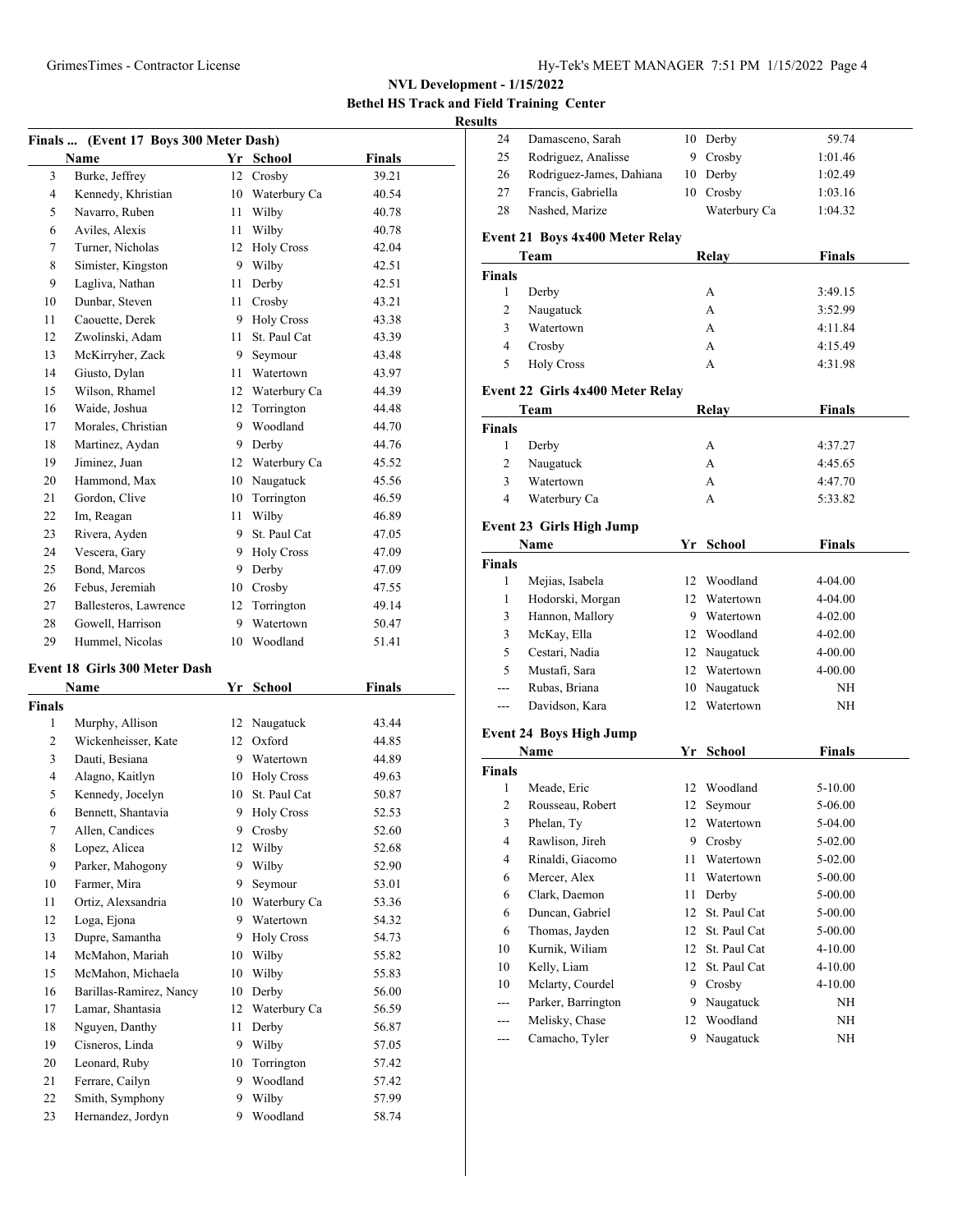**Bethel HS Track and Field Training Center Resul** 

| <b>Event 25 Girls Pole Vault</b> |                                 |    |                 |               |  |  |
|----------------------------------|---------------------------------|----|-----------------|---------------|--|--|
|                                  | Name                            |    | Yr School       | Finals        |  |  |
| <b>Finals</b>                    |                                 |    |                 |               |  |  |
| 1                                | Bacik, Autumn                   | 10 | Watertown       | 8-00.00       |  |  |
| 2                                | Maguire, Morrigan               | 12 | Seymour         | 7-00.00       |  |  |
| $\overline{c}$                   | Picheco, Kelsey                 |    | 12 Derby        | 7-00.00       |  |  |
| $\overline{4}$                   | Banka, Kaya                     | 12 | Seymour         | 6-06.00       |  |  |
| 4                                | Bianchini, Isabella             |    | 11 Woodland     | $6 - 06.00$   |  |  |
| 6                                | Costa, Jayda                    |    | 11 Naugatuck    | 6-00.00       |  |  |
| $---$                            | Fragione, Maria                 | 11 | Torrington      | NH            |  |  |
| ---                              | Dodge, Jamie                    | 12 | Watertown       | NΗ            |  |  |
| $---$                            | Damasceno, Sarah                | 10 | Derby           | NΗ            |  |  |
|                                  |                                 |    |                 |               |  |  |
|                                  | <b>Event 26 Boys Pole Vault</b> |    |                 |               |  |  |
|                                  | Name                            |    | Yr School       | <b>Finals</b> |  |  |
| Finals                           |                                 |    |                 |               |  |  |
| 1                                | Ouellette, Jason                | 12 | Seymour         | 10-06.00      |  |  |
| 2                                | Wood, Owen                      |    | 12 St. Paul Cat | 10-00.00      |  |  |
| 3                                | Keough, Dillon                  |    | 12 Seymour      | 9-00.00       |  |  |
| 3                                | Sirowich, Kian                  | 11 | Woodland        | 9-00.00       |  |  |
| 3                                | Clark, Daemon                   | 11 | Derby           | 9-00.00       |  |  |
| 6                                | Bond, Marcos                    | 9  | Derby           | 7-00.00       |  |  |
| ---                              | Pickering, Hunter               | 10 | St. Paul Cat    | NΗ            |  |  |
|                                  | <b>Event 27 Girls Long Jump</b> |    |                 |               |  |  |
|                                  | Name                            |    | Yr School       | <b>Finals</b> |  |  |
| <b>Finals</b>                    |                                 |    |                 |               |  |  |
| 1                                | Jason, Lily                     |    | 9 Naugatuck     | 16-04.00      |  |  |
| 2                                | Bacik, Autumn                   |    | 10 Watertown    | 14-05.50      |  |  |
| 3                                | Bennett, Erica                  |    | 12 Wolcott      | 14-03.50      |  |  |
| 4                                | Kabongo, Divine                 |    | 9 Naugatuck     | 13-10.50      |  |  |
| 5                                | Quadrato, Emma                  |    | 9 Watertown     | 12-07.00      |  |  |
| 6                                | Farmer, Mira                    |    | 9 Seymour       | 12-02.00      |  |  |
| 7                                | Montaque, Morandah              |    | 10 Waterbury Ca | 11-05.00      |  |  |
| 8                                | Sali, Angela                    | 11 | Watertown       | 11-03.50      |  |  |
| 9                                | O'Meara, Alexandra              | 12 | Wolcott         | 11-02.50      |  |  |
| 10                               | Fragione, Maria                 | 11 | Torrington      | 11-01.50      |  |  |
| 11                               | Caligiuri, Julia                | 12 | Watertown       | 10-03.00      |  |  |
| 12                               | Francis, Gabriella              |    | 10 Crosby       | 10-00.00      |  |  |
| 13                               | O'Hayre, Mackenzie              | 9  | Seymour         | 9-09.50       |  |  |
| ---                              | Williams, Ayana                 | 11 | Naugatuck       | <b>FOUL</b>   |  |  |
| ---                              | Reynolds, Olivia                | 10 | Crosby          | <b>FOUL</b>   |  |  |
| <b>Event 28 Boys Long Jump</b>   |                                 |    |                 |               |  |  |
|                                  | <b>Name</b>                     |    | Yr School       | <b>Finals</b> |  |  |
| <b>Finals</b>                    |                                 |    |                 |               |  |  |
| 1                                | Phelan, Ty                      | 12 | Watertown       | 20-04.00      |  |  |
| 2                                | Jacobs, Cameron                 | 12 | Naugatuck       | 18-07.50      |  |  |
| 3                                | Meade, Eric                     | 12 | Woodland        | 18-05.00      |  |  |
| 4                                | Dessalines, Brian               | 11 | Crosby          | 18-01.50      |  |  |
| 5                                | Rinaldi, Giacomo                | 11 | Watertown       | 18-00.50      |  |  |
| 6                                | Durkin, Sean                    |    | 10 Oxford       | 17-07.50      |  |  |
| 7                                | Navarro, Ruben                  | 11 | Wilby           | 17-05.00      |  |  |
| 8                                | Strickland, Colin               | 11 | Derby           | 17-03.00      |  |  |
| 9                                | Melisky, Chase                  | 12 | Woodland        | 16-06.50      |  |  |
|                                  |                                 |    |                 |               |  |  |

| lts            |                                |               |                   |               |  |
|----------------|--------------------------------|---------------|-------------------|---------------|--|
| 9              | Meade, Tom                     | 12            | Woodland          | 16-06.50      |  |
| 11             | Houle, Adam                    | 12            | St. Paul Cat      | 15-10.50      |  |
| 12             | Qurbani, Behzad                | 11            | Watertown         | 15-09.50      |  |
| 13             | Vesci, Fran                    | 12            | St. Paul Cat      | 14-09.00      |  |
| 14             | Parker, Barrington             |               | 9 Naugatuck       | 14-07.50      |  |
| 14             | Kurnik, Wiliam                 |               | 12 St. Paul Cat   | 14-07.50      |  |
| 16             | Williams, JaQuise              |               | 10 Torrington     | 14-05.50      |  |
| 17             | Camacho, Tyler                 | 9.            | Naugatuck         | 14-03.50      |  |
| 18             | Gonzalez-Susana, Derrick       |               | 10 Derby          | 14-01.50      |  |
| 19             | Allen, Michael                 | 11            | Watertown         | 13-09.00      |  |
| 20             | Alvarez, Brandon               | 10            | Torrington        | 13-08.50      |  |
| 21             | Dunbar, Steven                 | 11            | Crosby            | 13-06.00      |  |
| 22             | Parker, Zynda                  | 9             | Wolcott           | 13-01.00      |  |
|                | <b>Event 29 Girls Shot Put</b> |               |                   |               |  |
|                | Name                           |               | Yr School         | <b>Finals</b> |  |
| Finals         |                                |               |                   |               |  |
| 1              | Cooley, Sarah                  | 11            | Woodland          | 28-09.00      |  |
| 2              | Hodorski, Morgan               |               | 12 Watertown      | 27-08.00      |  |
| 3              | Cestari, Nadia                 |               | 12 Naugatuck      | 27-06.00      |  |
| 4              | Ryleigh, Olivia                |               | Derby             | 27-00.50      |  |
| 5              | Williams, Ayana                | 11            | Naugatuck         | 26-07.00      |  |
| 6              | Doiron, Cassidy                |               | 12 Woodland       | 25-10.00      |  |
| 7              | Rosato, Amber                  | 12            | Woodland          | 25-02.00      |  |
| 8              | Eshoo, Brianna                 | 10            | Watertown         | 24-10.00      |  |
| 9              | Langlais, Kimberly             | 11            | Wolcott           | 24-00.50      |  |
| 10             | Rubas, Briana                  | 10            | Naugatuck         | 22-11.50      |  |
| 11             | Leonard, Louise                | 12            | Torrington        | 22-05.00      |  |
| 12             | Murzyn, Nicole                 | 11            | St. Paul Cat      | 22-03.50      |  |
| 13             | Vega-Guerra, Teya              | 11            | Wolcott           | 22-03.00      |  |
| 14             | Pergjoka, Albana               | 12            | Derby             | 21-09.00      |  |
| 15             | Johnson, Sara                  | 11            | Waterbury Ca      | 21-03.00      |  |
| 16             | O'Hayre, Mackenzie             | 9             | Seymour           | 19-04.00      |  |
| 17             | Strasser, Tess                 | 10            | St. Paul Cat      | 19-03.00      |  |
| 18             | Gregory, Nicole                | 9.            | Derby             | 18-11.00      |  |
| 19             | Cogovan, Chloe                 | 11            | Waterbury Ca      | 17-00.00      |  |
| 20             | Allen, Kaitlyn                 | 10            | Torrington        | 16-11.00      |  |
| 21             | Kolpa, Lana                    | 10            | Watertown         | 16-06.50      |  |
| 22             | Duback, Natalia                |               | 10 Torrington     | 16-03.50      |  |
| 23             | Annana, Suriya                 | 11            | Torrington        | 10-07.50      |  |
| 24             | Hernandez, Samantha            | 9             | Derby             | 9-05.00       |  |
|                | <b>Event 30 Boys Shot Put</b>  |               |                   |               |  |
|                | Name                           | <b>Finals</b> |                   |               |  |
| Finals         |                                | Yr            | <b>School</b>     |               |  |
| 1              | Hyder, Michael                 | 12            | Derby             | 44-03.50      |  |
| 2              | Drewey, Zach                   | 12            | Woodland          | 38-03.00      |  |
| 3              | Mulhall, Nicholas              | 12            | St. Paul Cat      | 37-04.00      |  |
| $\overline{4}$ | Eady, James                    | 12            | St. Paul Cat      | 34-09.00      |  |
| 5              | Brammer, Devonte               | 12            | <b>Holy Cross</b> | 33-07.00      |  |
| 6              | Giambra, Tyler                 | 12            | Woodland          | 33-02.00      |  |
| 7              | Thomas, Malik                  | 10            | Derby             | 33-00.00      |  |
| 8              | Santiago, Justice              | 11            | Naugatuck         | 32-03.00      |  |
| 8              | Medrano, Joe                   | 11            | Torrington        | 32-03.00      |  |
| 10             | Breton, Joseph                 | 11            | Wilby             | 31-07.50      |  |
| 11             | DuPre, Peter                   | 12            | Woodland          | 31-02.50      |  |
|                |                                |               |                   |               |  |